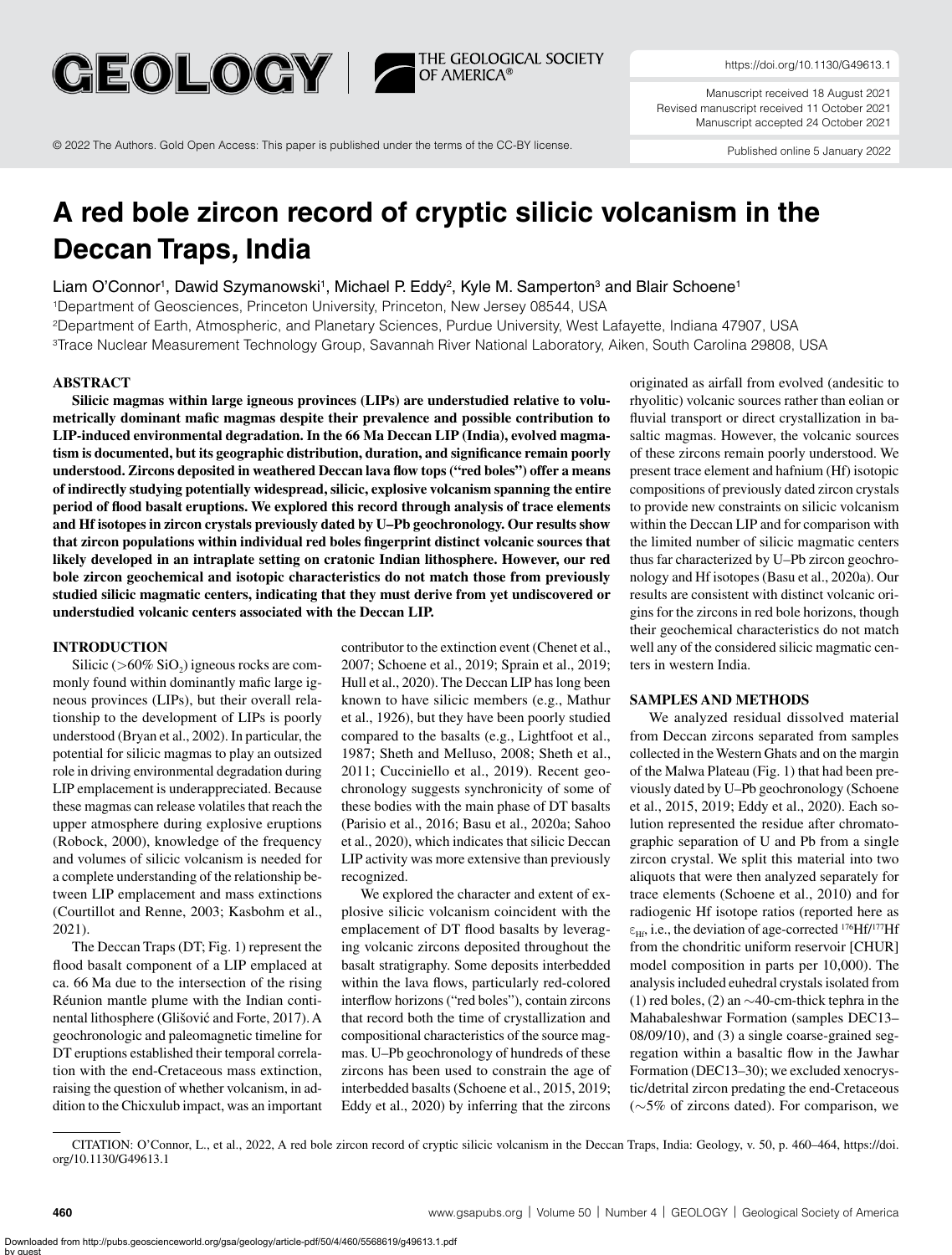

<span id="page-1-0"></span>**Figure 1. Red bole geochronology of the Deccan Traps (India). (A) Sample locations; circles and squares, color-coded by basalt formation red boles, tephra, coarse basalt (Schoene et al., 2015, 2019; Eddy et al., 2020); triangles—silicic magmatic complexes in Gujarat (B–Barda, A–Alech, G–Girnar, R–Rajula, 4-24–Phenai Mata; Basu et al., 2020a). (B) Paleogeography of India at ca. 66 Ma. TTSZ—Trans-Tethyan subduction zone. (C) Basalt stratigraphy in the southern Malwa Plateau and the Western Ghats. Circles mark stratigraphic positions of zircon-bearing samples; vertical bars represent their U–Pb age estimates; gray backgrounds show a tentative correlation of eruptive pulses across the two areas (modified from Eddy et al., 2020).**

included zircons from several magmatic centers in the Saurashtra Peninsula and the Phenai Mata complex in western India previously dated by Basu et al. (2020a; [Fig. 1\)](#page-1-0). Approximately 34% of the zircon trace element data (Schoene et al., 2015; Eddy et al., 2020) and ∼14% of the Hf isotope data (Basu et al., 2020a) were previously published; the combined data set and details of the analytical protocols are presented in the Supplemental Material<sup>[1](#page-1-1)</sup>.

#### **RESULTS**

Zircon compositions ([Figs. 2–](#page-2-0)[4\)](#page-3-0) have large variability overall but exhibit secular stratigraphic change ([Fig. 2\)](#page-2-0) and geochemically distinct populations within individual samples [\(Fig. 3](#page-3-1)). Lower Deccan red bole zircons display scattered  $\epsilon$ <sub>Hf</sub> values of  $-20$  to  $+5$ , followed by a precipitous drop to values of −35 to −20 within the Ambenali Formation. While some trace element (TE) ratios (e.g., Lu/Gd; [Fig. 2B\)](#page-2-0) record weak trends stratigraphically, they do not mirror the distinct secular trend in Hf isotopes. Instead, zircon TE compositions commonly cluster for individual samples when plotted against  $\varepsilon_{\text{Hf}}$  [\(Fig. 3\)](#page-3-1), indicating that zircon populations from individual red boles have distinct sources. Zircons from candidate source magmatic centers (Basu et al., 2020a) do not match those recovered from the Deccan basaltic stratigraphy, except for samples from the Girnar magmatic complex (Basu et al.'s samples G1– G9) that exhibit partial overlap in isotopic, age, and geochemical characteristics.

# **VOLCANIC IDENTITY OF DECCAN ZIRCON**

Nearly all zircons analyzed in this study were sampled from horizons called red boles that occur between DT basalt flows. These prominent horizons are intervals of fine-grained material thought to develop through a range of processes that are dominated by *in situ* weathering of underlying basalt, but may include contributions of volcanic airfall or sedimentary material (Widdowson et al., 1997; Ghosh et al., 2006; Duraiswami et al., 2020). Schoene et al. (2019) found that ∼20% of sampled red boles contained zircons, which were typically euhedral and often had morphologies that were unique to a particular horizon. U–Pb geochronology revealed age spectra typical of volcanic fallout, with ∼5% pre-Deccan (>69 Ma) ages and eruption age estimates younging upward stratigraphically ([Fig. 2C\)](#page-2-0). Considering that detrital (eolian or fluvial) sources are generally associated with complex zircon age spectra, and that generation of zircon-bearing detritus on the slopes of a basaltic shield volcano is unlikely (Schoene et al., 2021), it was previously inferred that the red bole zircons were largely derived from volcanic fallout.

Our new geochemical and isotopic data are consistent with most zircon populations in individual red boles having originated as airfall from distinct eruptions ([Fig. 3](#page-3-1)). While outliers are observed, some defining observations can be made in regard to each basalt formation [\(Figs. 2](#page-2-0) and [3\)](#page-3-1).

In the Mahabaleshwar Formation, three samples from different heights within the same 40-cm-thick tephra horizon yielded indistinguishable  $\varepsilon_{\text{Hf}}$  and Lu/Gd ratios. While  $\varepsilon_{\text{Hf}}$  is identical for all samples in this formation, suggesting an origin from a common magmatic center (see the Supplemental Material), Lu/Gd from sample E has much lower variance, and sample G trends toward higher values.

Zircons from the Poladpur Formation have similar age spectra and eruption age estimates, as do those from the Ambenali Formation. However,  $\epsilon_{\text{Hf}}$  and Lu/Gd ratios distinguish the zircon populations of each red bole sample, with the exception of samples BI, BM, and BR, which are indistinguishable. Several samples have bi- or polymodal distributions (e.g., BS, BH, and X), which is indicative of distinct sources, such as

<span id="page-1-1"></span><sup>1</sup> Supplemental Material. Data tables, analytical [protocols, and additional discussion. Please visit](https://doi.org/10.1130/GEOL.S.17139284)  <https://doi.org/10.1130/GEOL.S.17139284> to access the supplemental material, and contact editing@ geosociety.org with any questions.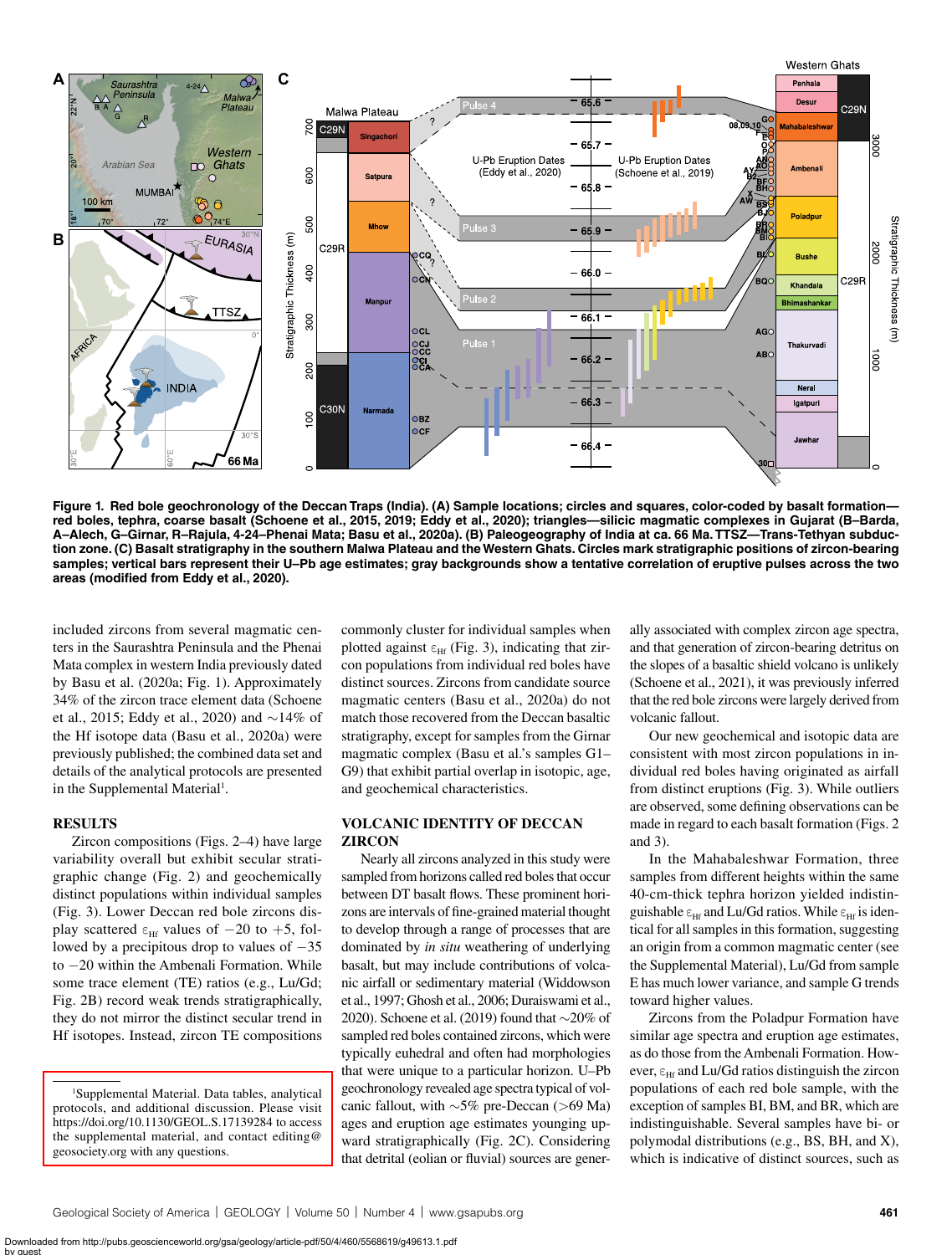

<span id="page-2-0"></span>**Figure 2. Compositions of zircon throughout Deccan Traps (DT) basalt stratigraphy compared to candidate intraplate sources in Gujarat (grouped by sample). (A) Hf isotope ratios (εHf) with DT basalt εHf (Basu et al., 2020b) shown as background boxes; (B) elemental Lu/Gd; and (C) 206Pb/238U dates (Schoene et al., 2019; Basu et al., 2020a; Eddy et al., 2020); the preferred eruption/ emplacement ages from each study are shown as dots. Boxes are colorcoded by DT formation. Number of crystals analyzed is listed in parentheses.**

multiple ashfall events within the time interval of red bole formation.

The lowermost formations in the Western Ghats are also easily distinguishable based on geochemistry, whereas in the Malwa Plateau, zircon populations from adjacent red boles tend to overlap compositionally. For example, red boles CC, CJ, and CL (Manpur Formation) show overlapping scatter, as do CN and CQ, which suggests there was no general change in the zircon source area over these intervals despite age populations that young upward stratigraphically.

The red bole zircon record is most consistent with volcanic airfall from distinct magmatic sources that change through time. This could result from variations in magma composition between consecutive eruptions from one magmatic center (particularly where  $\varepsilon_{\text{Hf}}$  remains unchanged), shifts to a separate volcano, or a general change of source area. However, considering that hiatuses in basaltic eruptions may have represented the bulk of the LIP's timeline, we cannot exclude some amount of reworking of originally volcanic zircons provided they are not transported far (given that the dated crystals were overwhelmingly euhedral).

# **CHARACTER AND LOCATION OF VOLCANIC SOURCES**

The Hf and TE ratios also hold first-order clues about the geodynamic settings and locations of their source volcanoes. First, zircon Hf isotope ratios range from values that are generally in line with the  $\varepsilon_{\text{Hf}}$  of the coeval DT basalt formations (Jawhar through Bushe Formation) to values that are markedly lower (Poladpur–Mahabaleshwar Formation; [Fig. 2A\)](#page-2-0). While closedsystem DT basalt differentiation could plausibly explain the zircon  $\varepsilon$ <sub>Hf</sub> values in the Bushe Formation and below, zircon  $\epsilon_{\text{HF}}$  of  $\epsilon$  -10 above the Bushe Formation requires large contributions of old (low- $\varepsilon_{\rm HF}$ ) crustal material in the source, perhaps bordering on pure crustal melting. Second, some zircon TE ratios are thought to be indicative of the tectono-magmatic setting of source melts (e.g., Grimes et al., 2015; [Fig. 4B](#page-3-0)). Here, with the exception of the peculiar high-U "basaltic" zircons from sample DEC13–30, all red bole and tephra zircons span the range of compositions described by Grimes et al. (2015) as characteristic of intraplate ("ocean island-type") to continental arc-type volcanism.

An intraplate source would imply that the silicic magmas were genetically related to the activity of the Réunion hotspot and the Deccan basalts, and therefore were likely emplaced into Indian continental crust. This scenario would be supported by the isotope ratios; the crust underlying the Deccan LIP is composed of old Precambrian cratonic domains (Ray et al., 2008; Bhaskar Rao et al., 2017) whose involvement would be sufficient to explain even the lowest  $\epsilon_{\text{Hf}}$  observed. Some silicic rocks with an intraplate pedigree have been identified in discrete magmatic centers that are broadly associated with the major structural feature of the Narmada-Tapti-Son lineament in central– western India (Basu et al., 2020a). Outcrops of these complexes are dominated by plutonic and subvolcanic lithologies, with some explosive and effusive members (e.g., Sheikh et al., 2020; Sheth et al., 2021). While some evolved magma compositions have been attributed to near-closed-system differentiation of DT basalts (e.g., Cucciniello et al., 2019), radiogenic isotope ratios commonly indicate old crustal components (Chatterjee and Bhattacharji, 2001; Sheth and Melluso, 2008; Sheth et al., 2011; Basu et al., 2020a). Limited geochronologic data (Parisio et al., 2016; Basu et al., 2020a; Sahoo et al., 2020) reveal that many of these centers are in fact coeval with DT eruptions. Basu et al. (2020a) presented U–Pb zircon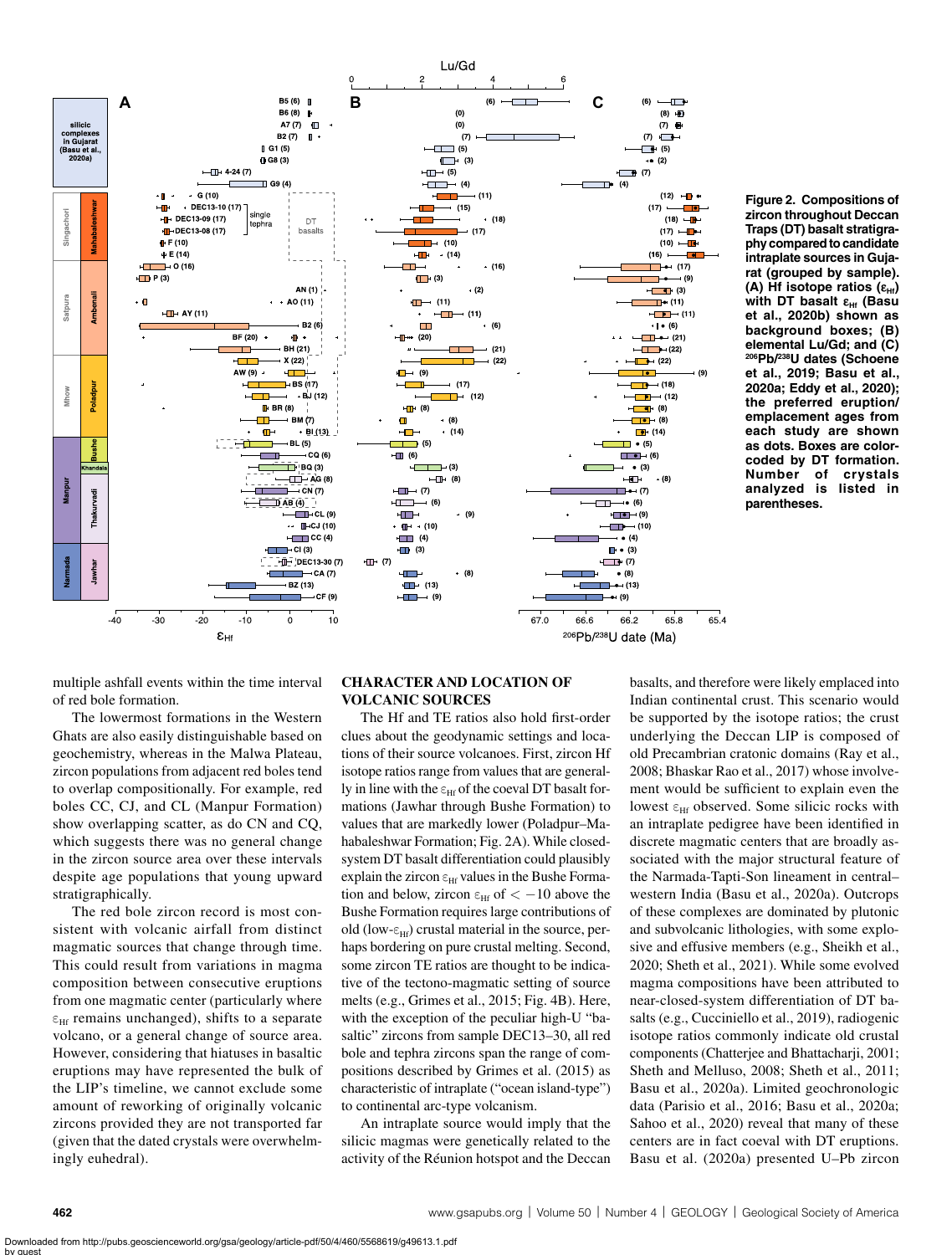

<span id="page-3-1"></span>**Figure 3. Hf-isotopic and Lu/Gd ratios of zircon from individual red boles compared to the analyzed silicic magmatic centers in Gujarat. Stratigraphic columns indicate the position of each sample group within the Deccan Traps.**

geochronology and Hf isotopic compositions for zircon-bearing granophyres from five of these locations, though age and  $\varepsilon_{\text{Hf}}$  data rule



<span id="page-3-0"></span>**Figure 4. Compositions of Deccan zircons color-coded for basalt formation. (A)**  $\varepsilon$ **<sub>Hf</sub> variations with U–Pb date. CHUR—chondritic uniform reservoir. (B) Tectono-magmatic zircon provenance diagram outlining fields for mid-ocean ridge (MOR-type), ocean island and other plume-influenced (OI-type), and continental arc-type (Cont. Arc-type) zircon (Grimes et al., 2015).**

them out as possible sources of most red bole zircons [\(Fig. 4A](#page-3-0)). One possible exception is zircon from the Girnar magmatic complex, which shows similarity to red bole zircons from the Poladpur Formation (e.g., sample BJ; [Fig. 3\)](#page-3-1).

An alternative to an intraplate source of the red bole zircons requires the presence of a volcanic arc active in the region at the time of DT emplacement. At 66 Ma, paleogeographic reconstructions place India at a latitude of 10–20°S, in the midst of its drift north toward the Eurasian continent ([Fig. 1B\)](#page-1-0). The nearest documented convergent margins at the time are the intra-oceanic Trans-Tethyan subduction zone located ∼10°N, or ∼2000 km north of India, and subduction beneath the Eurasian continental margin at ∼20°N (Martin et al., 2020). Such distances are not entirely implausible for the deposition of zircon-bearing distal volcanic ash (e.g., ∼1400 km in Smith et al. [2018]), but zircon delivery from these arcs to central India would have required repeated, large, explosive eruptions and a peculiar atmospheric circulation pattern. However, the observed low  $\varepsilon_{\text{Hf}}$  in red bole zircons effectively excludes intra-oceanic subduction sources (in the Trans-Tethyan subduction zone or elsewhere) due to the youthfulness and isotopically juvenile nature of all components involved in island arc petrogenesis ( $\epsilon_{\text{Hf}}$  of +5 to +16 in the Kohistan-Ladakh Arc; Bouilhol et al., 2013).  $\varepsilon_{\text{Hf}}$  in continental arc magmas of the Eurasian margin recorded in the Gangdese arc and in Karakoram appear similarly juvenile at  $> +5$  (Ravikant et al., 2009; Chu et al., 2011). Considering currently available data, we therefore find it unlikely that either of these two arcs was the source of the zircons found in Deccan red boles.

In summary, our analysis suggests that zircons contained in red bole horizons derive from intraplate magmatic centers located within cratonic India that were active synchronously with flood basalt volcanism. A mismatch between

geochemical and isotopic data from red boles and known magmatic centers, however, indicates that the exact source areas have yet to be identified.

# **CONCLUSIONS**

Our database of ages, Hf-isotopic, and elemental compositions of red bole zircons identifies diverse explosive silicic volcanism coeval with the main phase of Deccan LIP flood basalt eruptions. Most red boles appear to contain zircons derived from single point sources or single eruptions. Given the distance to and isotopic incompatibility with the closest arcs at ca. 66 Ma, it is likely that the source magma bodies were associated with DT intraplate magmatism. However, comparison with our limited database from silicic magmatic centers in the region cannot yet fingerprint exact sources for the zircons interstratified in DT basalt flows. It is possible that continued work on zircons from intraplate silicic and alkaline magmatic centers in the Saurashtra Peninsula and Narmada rift areas will reveal candidate point sources. Alternatively, significant volcanic centers in southwest India have been lost to erosion or are now submerged due to subsequent rifting and could be located on the Indian continental margin or its counterpart, the Seychelles block. If so, incomplete surface exposures of silicic rocks may hint at a similarly incomplete basaltic record, hampering our ability to reconstruct basaltic fluxes, associated volatile release, and therefore models linking the Deccan LIP to climate change across the Cretaceous–Paleogene boundary.

#### **ACKNOWLEDGMENTS**

This study was supported by U.S. National Science Foundation grants EAR-1454430 and EAR-1735512, and by the Princeton University Department of Geosciences Scott Fund. The publication cost was covered by the Princeton University Library Open Access Fund. The Savannah River National Laboratory is managed by Battelle Savannah River Alliance, LLC,